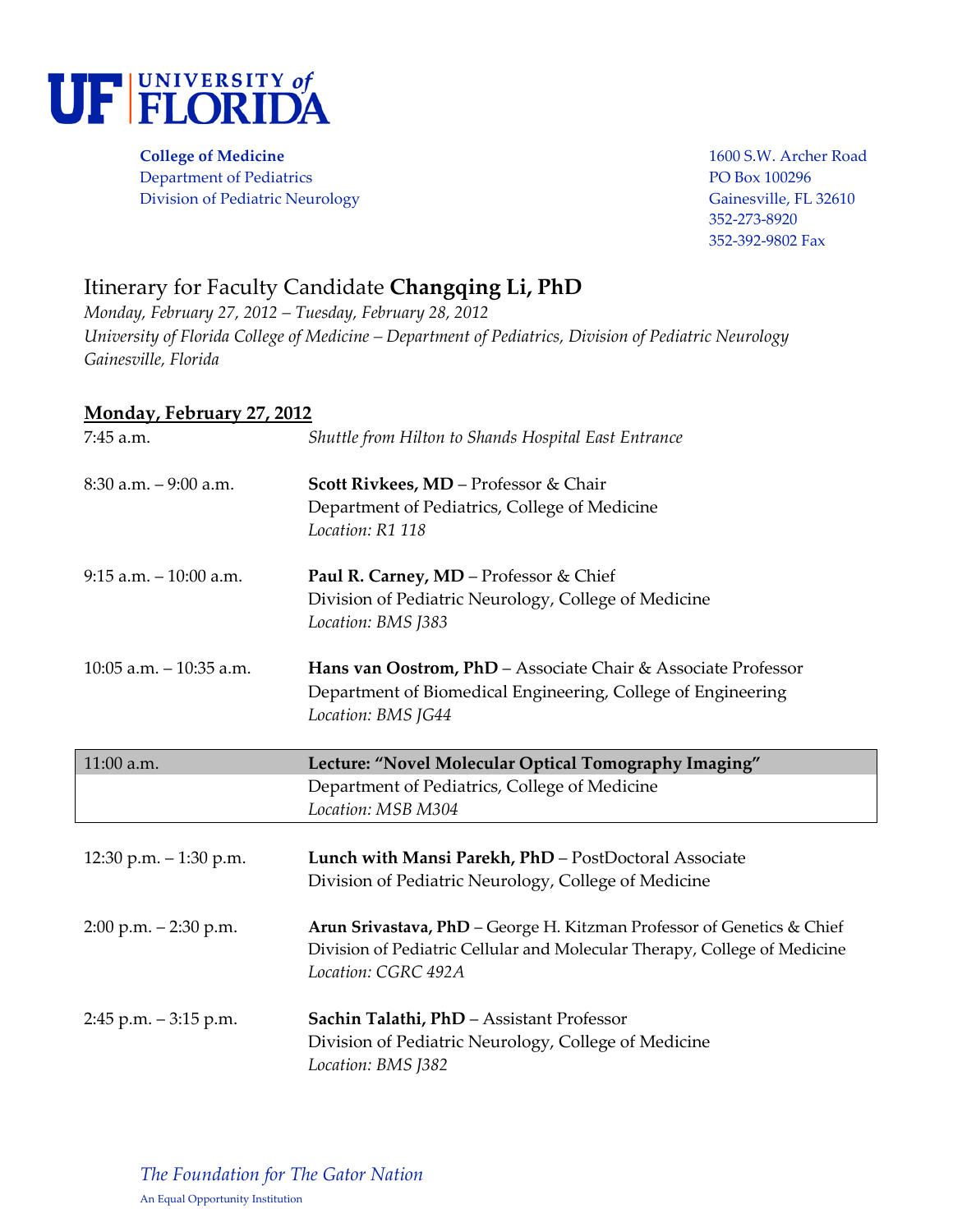| $3:30$ p.m. $-4:00$ p.m.   | Thomas Mareci, DPhil - Professor<br>Department of Biochemistry and Molecular Biology, College of Medicine<br>Location: MBI LG 183                                |
|----------------------------|------------------------------------------------------------------------------------------------------------------------------------------------------------------|
| 4:05 p.m. $-4:35$ p.m.     | Tetsuo Ashizawa, MD - The Melvin Greer Professor of Neurology & Chair<br>Department of Neurology, College of Medicine<br>Location: MBI L3 100                    |
| 4:40 p.m.                  | Shuttle from McKnight Brain Institute to Hilton UF Conference Center                                                                                             |
| 6:30 p.m.                  | Dinner with Dr. Paul Carney and Dr. Huabei Jiang<br>Location: Mildred's Big City Food, 3445 W University Ave. (352) 371-1711                                     |
| Tuesday, February 28, 2012 |                                                                                                                                                                  |
| 8:15 a.m. - 8:45 a.m.      | Breakfast with Zhao Liu, MD - Assistant Professor<br>Division of Pediatric Neurology, College of Medicine                                                        |
| $9:15$ a.m. $-9:45$ a.m.   | Pramod Khargonekar, PhD - Eckis Professor, Chair & Dean Emeritus<br>Department of Electrical & Computer Engineering, College of Engineering<br>Location: NEB 427 |
| 10:00 a.m. $-10:30$ a.m.   | Barry Byrne, MD, PhD - Professor<br>Director, UF Powell Gene Therapy Center<br>Departments of Pediatrics, College of Medicine<br>Location: RG 183                |
| $11:00$ a.m. $-11:50$ a.m. | Lunch - Post Docs, lab students and volunteers<br>Location: BMS Atrium                                                                                           |
| $12:00$ p.m. $-1:00$ p.m.  | <b>Chalk Talk</b>                                                                                                                                                |
|                            | Department of Biomedical Engineering, College of Engineering<br>Location: BMS JG32                                                                               |
| 1:30 p.m. $-2:00$ p.m.     | Dennis Steindler, PhD - Professor<br>Department of Neurosurgery, College of Medicine<br>Location: MBI L3 120                                                     |
| $2:30$ p.m. $-3:00$ p.m.   | Huabei Jiang, PhD - J. Crayton Pruitt Family Professor<br>Department of Biomedical Engineering, College of Engineering<br>Location: BMS J297                     |